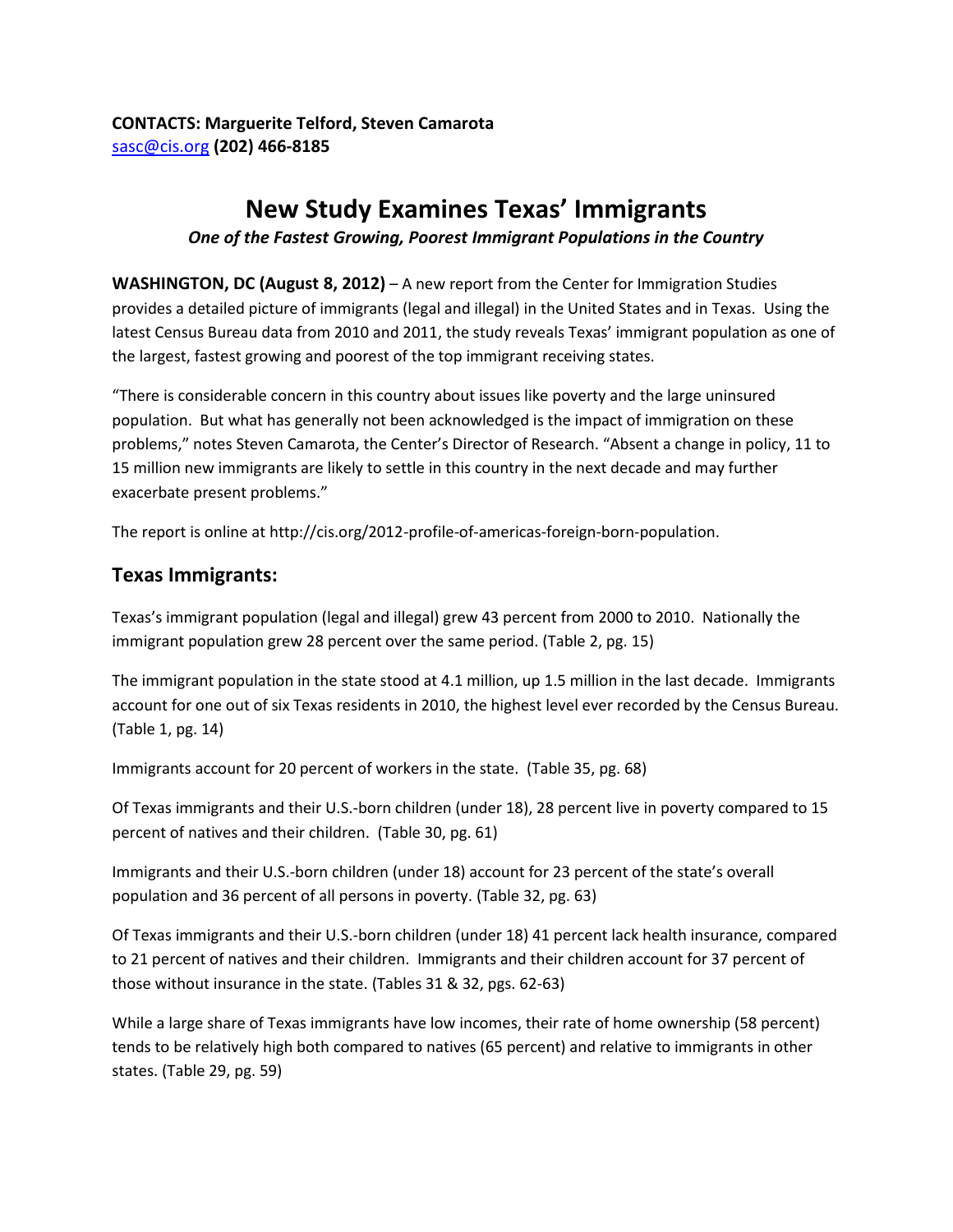Of households head by immigrants in Texas, 45 percent used at least one major welfare program, primarily food assistance and Medicaid, compared to 24 percent of native-headed households. (Table 33, pg. 65)

The lower socio-economic status of Texas' immigrants is not because most are recent arrivals. Their average length of residence in the United States is 18 years. (Table 1, pg. 14)

One of the primary reasons so many immigrants in Texas are poor, lack health insurance and access the welfare system is a large share arrive in the U.S. as adults with relatively low levels of education.

Of the top immigrant receiving states, Texas immigrants are among the least educated— 46 percent of adult immigrants in the state have not completed high school, compared to 10 percent of natives. (Table 34, pg. 66)

The share of immigrants (25 to 65) in the state that have a bachelor's degree is 21 percent compared to 30 percent of natives. (Table 34, pg. 66)

In 2010, 31 percent of students in Texas public school were from immigrant households. Overall 37 percent of public school students speak a language other than English at home. (Tables A3 & A4, pgs. 87- 88)

## **Illegal Immigrants in Texas:**

Our best estimate is that slightly less than half of the immigrants in Texas are in the country illegally. They comprised one in ten workers in the state. Illegal immigrants and their U.S.-born children (under 18) account for ten percent of the state's overall population and one-fifth of those in poverty, onefourth of the uninsured and one seventh of the school age population, 5 to 17. (Tables 36, 37, 38 and 40, pgs. 70-74)

### **National Figures:**

The number of immigrants (legal & illegal) in the country hit a new record of 40 million in 2010, a 28 percent increase over the total in 2000. (Table 2, pg. 15)

Immigrants (legal and illegal) account for 16 percent of all workers in the country. (Table 35, pg. 68)

In 2010, 23 percent of immigrants and their U.S.-born children (under 18) lived in poverty, compared to 13.5 percent of natives and their children. (Table 10, pg. 27)

Immigrants and their children accounted for one-fourth of all persons in poverty in the United States. (pg. 26)

Immigrants make significant progress the longer they live in the country. However, even immigrants who have lived in the United States for 20 years have not come close to closing the gap with natives. (Figure 5, pg. 46, pgs. 42-49).